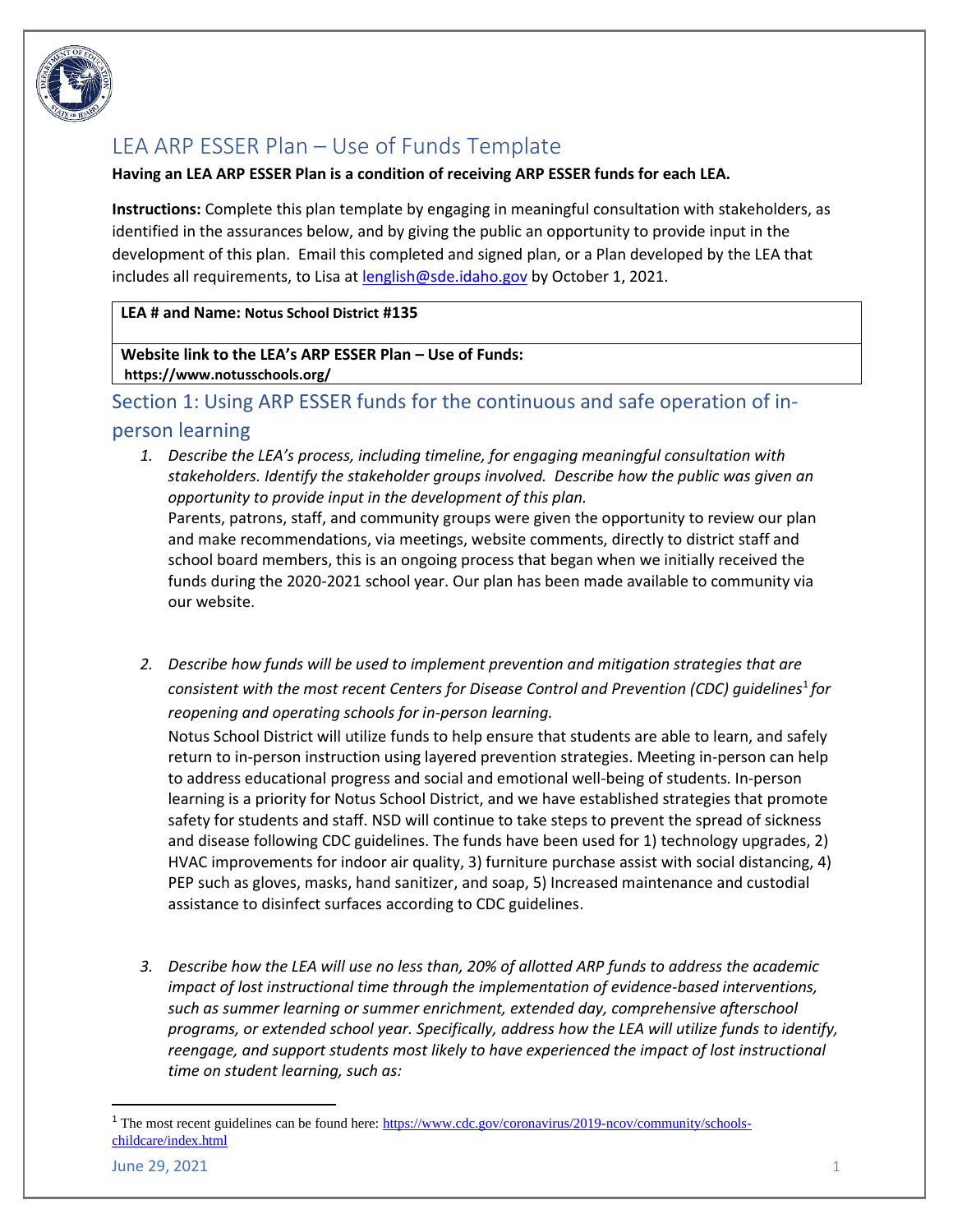- *a. Students who have missed the most in-person instruction during the 2019-2020 and 2020-2021 school years;*
- *b. Students who did not consistently participate in remote instruction when offered during school building closures; and*
- *c. Students most at-risk of dropping out of school.*
- *d.* S*ubgroups of students disproportionally impacted by COVID-19, including students from low-income families, students of color, English learners, children with disabilities, students experiencing homelessness, children in foster care, migratory students, Hispanic students, and Native American students.*

Students in Notus School District attended school in person during the 2020-2021 school year. Those who needed devices and/or hotspots were provided with them. This allowed for 24-hour access to Google Classroom in the event they became ill/exposed and were unable to attend school. Notus School District will utilize the funds to continue to support learning loss activities that began in summer 20-21.

Instructional software is available for all students K-12. Curriculum and resources are being updated that will provide more online opportunities for students. iReady is being used for both ELA and math diagnostic assessments. Targeted and intensive programs focused on basic literacy and numeracy have been put into place to support the needs of students who are behind their peers. We have EL and Title I paraprofessionals who specifically assist students with these needs. We are working to support acceleration and close the learning gaps that have been identified through testing and teacher recommendations. Students who are out of school have access to instructional resources through Google Classroom and direct contact with classroom teachers.

We will use MTSS protocols to identify and address the specific needs of all students, including those receiving 504 and IEP accommodations.

Students were identified for summer school and/or intervention programs at both the elementary and secondary level to address lost instruction and/or credit recovery. Transportation is available for these programs. We have increased the number of qualified paraprofessionals to assist teachers and allow them to provide the small group instruction needed for struggling students. We are in a consortium that provides opportunities for students who may need an alternative setting to be successful.

After school programs are available for elementary and secondary students to receive additional support academically and socially. Students who need specific assistance spend time with teachers who teach those subjects to receive increased support. Advisory classes are provided at the secondary level to give students additional time during the school day to receive support from content teachers.

School based counselors are available to students as needed. Through our Community Schools we have partnerships with local mental health services to assist students and families who are in need. Community schools' program, with the help of our McKinney Vento and foster care liaison also help to assure the needs of our high risk students are met.

We will continue to provide services, interventions, and equipment to all students regardless of their socioeconomic status or subgroup. We will utilize our counselors, staff, and Community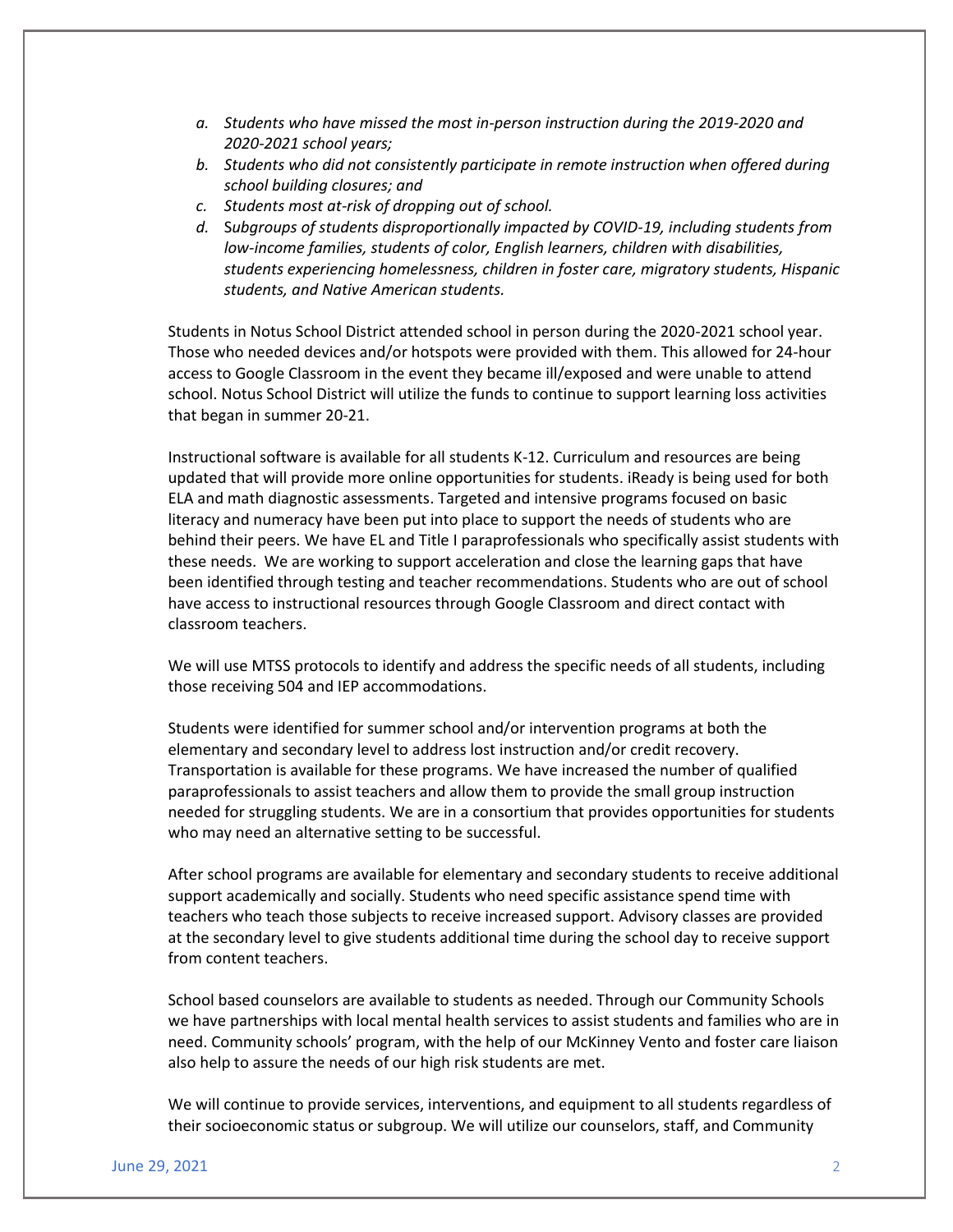Schools coordinator to assure the needs of all of our students are addressed, academic, social emotional, or physical.

Our district provides certified and classified staff with four sessions of counseling as part of our benefit package. We regularly provide strategies to help support positive mental health. School counselors are available to staff as needed.

*4. Describe how the LEA will spend its remaining ARP ESSER funds consistent with section 2001(e)(2) of the ARP Act (See Appendix A). In your description, please identify how funds will be allocated to schools and for districtwide activities based on student need to equitably and inclusively support student success.* 

A large portion of the remining funds will be use on salaries and benefits to maintain the current level of instruction and retain qualified staff. We will continue to address our technology needs to assure all students have the necessary tools at school and at home to be successful academically. Funds will be used to upgrade the indoor air quality by replacing older HVAC systems to enable operations and reduce the risk of virus transmission and exposure and support student and staff health needs. We will use some funds to purchase new curriculum to assure students have access to online learning opportunities. We will also focus on the social and emotional needs of our students and staff. Funds may also be used to backfill operational costs as a result of reduced funding.

*5. Describe how the LEA will ensure that the interventions it implements, including but not limited to the interventions implemented to address the academic impact of lost instructional time, will respond to the academic, social, emotional, and mental health needs of all students, and particularly those students disproportionately impacted by the COVID–19 pandemic, including students from low-income families, students of color, English learners, children with disabilities, students experiencing homelessness, children in foster care, migratory students, Hispanic students, and Native American students.* 

Regular leadership meetings will be held to discuss district challenges. The district will respond to the academic, social emotional and mental health needs of all students, especially those who are most impacted by COVID. Interventions and services will be provided to ensure students have the support they need to be successful academically. We are working to partner with a mental health group who can provide services for our students as needed. Teachers meet weekly in PLT to identify and address the needs of students. Counselors and staff are available to help students meet any challenges that may arise. To support staff, the Employee Assistance Program will provide up to four counseling sessions.

*6. Describe how the LEA will consistently monitor student progress and effectiveness of the strategies/interventions implemented to address gaps in student learning and well-being.* 

The leadership team and teachers will review data monthly and identify areas of success and areas where support is needed. Teachers will use high quality assessments that are valid and reliable to inform teaching and learning. Teachers meet weekly to monitor student progress.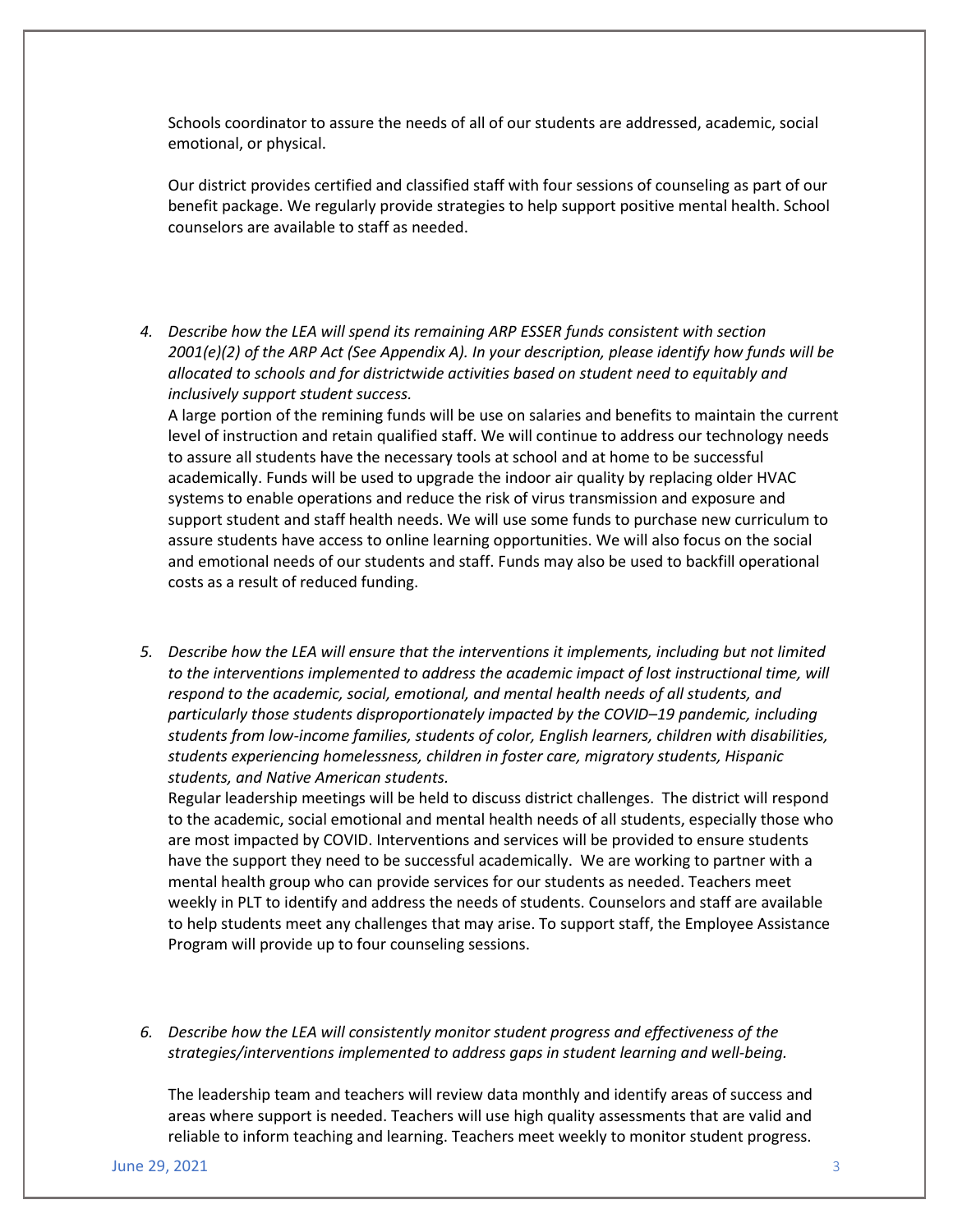iReady ELA and Math benchmark assessments will be utilized for all students and MTSS teams will track/document data to monitor student progress and the effectiveness of the implemented interventions. Learning plans will be created to address progress and adjustments to instruction to assure we are able to effectively address unfinished learning for all students.

All PLCs meet regularly to review student data and identify strategies to close gaps in learning, and discuss student progress toward grade level proficiency. All students receive core grade level instruction in both reading and math. For those qualifying for additional interventions goals are written in the appropriate subject area. Highly trained staff provide the necessary interventions to meet students' needs. Intervention is available during the school day and after school utilizing board adopted curriculum and evidence-based supplemental resources. Progress monitoring is conducted frequently, communicated with parents, and documented by teachers. Interventions are based on student needs related to attendance, behavior, grades, and other factors.

### Section 2: Assurances

|    | Assurance                                                                                                                                                                                                                                                                                                                                                                                                                                                                                                                                              |             | <b>LEA Response</b> |  |
|----|--------------------------------------------------------------------------------------------------------------------------------------------------------------------------------------------------------------------------------------------------------------------------------------------------------------------------------------------------------------------------------------------------------------------------------------------------------------------------------------------------------------------------------------------------------|-------------|---------------------|--|
| 1. | The LEA assures that, to the best of the LEA's knowledge and belief, all                                                                                                                                                                                                                                                                                                                                                                                                                                                                               | Yes         | No.                 |  |
|    | information in this plan is true and correct.                                                                                                                                                                                                                                                                                                                                                                                                                                                                                                          | $\boxtimes$ | П                   |  |
| 2. | The LEA engaged in meaningful consultation with stakeholders and gave the<br>public an opportunity to provide input in the development of this plan.<br>Specifically, the LEA engaged in meaningful consultation with students;<br>families; school and district administrators (including special education<br>administrators); and teachers, principals, school leaders, other educators,<br>school staff, and their unions. Keep documentation of stakeholder<br>communications and meetings on file at the LEA.                                    | Yes<br>⊠    | No                  |  |
| 3. | The LEA engaged in meaningful consultation with each of the following, to<br>the extent present in or served by the LEA: Tribes; civil rights organizations<br>(including disability rights organizations); and stakeholders representing the<br>interests of children with disabilities, English learners, children experiencing<br>homelessness, children in foster care, migratory students, children who are<br>incarcerated, and other underserved students. Keep documentation of<br>stakeholder communications and meetings on file at the LEA. | Yes<br>⊠    | No                  |  |
| 4. | The plan is in an understandable and uniform format; to the extent<br>practicable, written in a language that parents can understand or, if not<br>practicable, orally translated; and, upon request by a parent who is an<br>individual with a disability, will be provided in an alternative format<br>accessible to that parent.                                                                                                                                                                                                                    | Yes<br>⊠    | No                  |  |
| 5. | The plan is publicly available on the LEA website.                                                                                                                                                                                                                                                                                                                                                                                                                                                                                                     | Yes<br>⊠    | No                  |  |

### **Signatures**

Superintendent/Charter Administrator Printed Name: Tana Kellogg

June 29, 2021 4